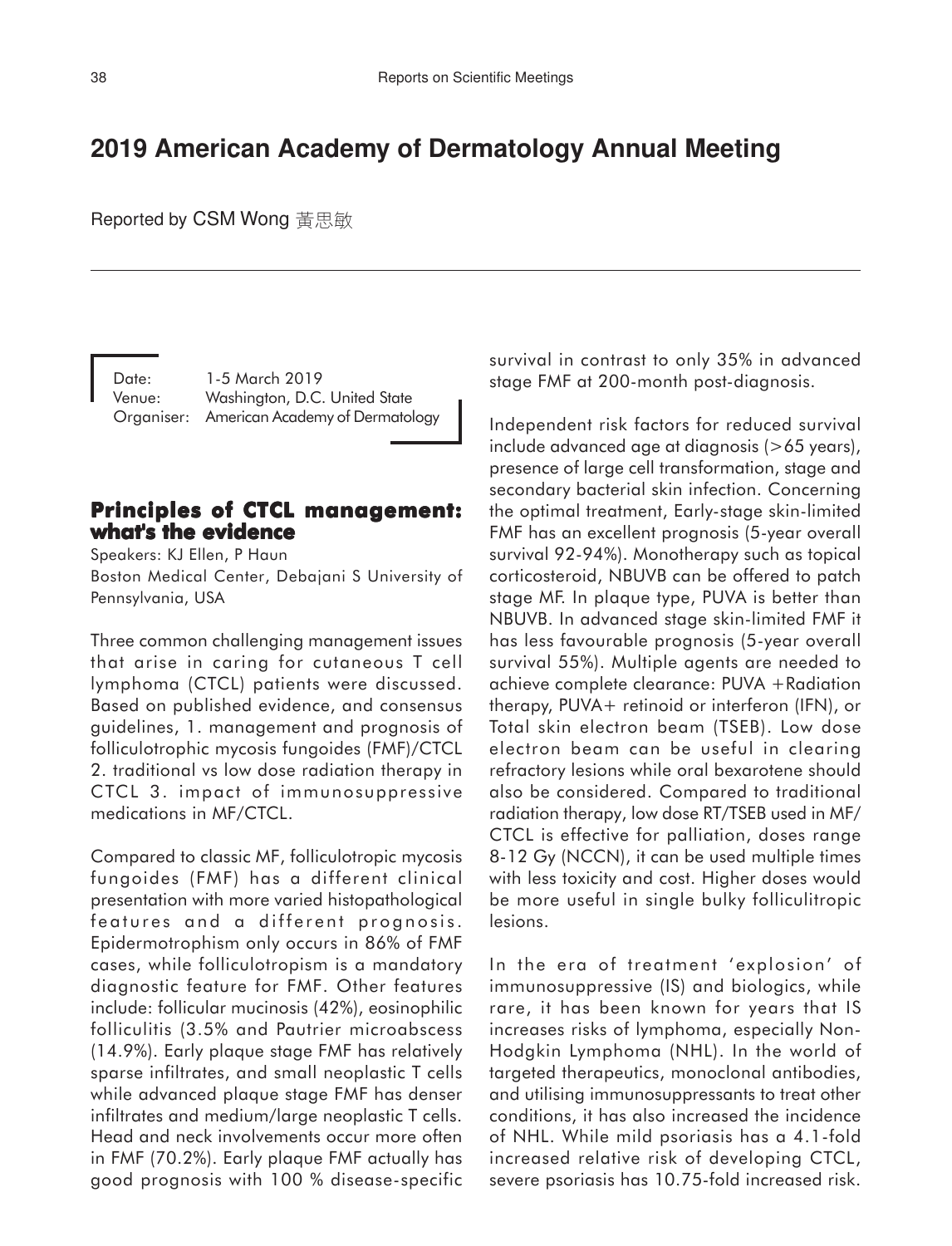The crucial question is whether the psoriasis transformed into CTCL versus CTCL misdiagnosed as psoriasis. A small study of 22 patients with CTCL or B-cell lymphoma showed that most cases were misdiagnosed as psoriasis or eczema. Of these, 75% cases received anti-TNF agents for a presumed inflammatory eruption

Biopsy confirmation before starting biologics is required. Caution should be taken in cases with adult-onset atopic dermatitis without a personal or family history of atopy, atypical psoriasiform eruptions, pityriasis-rubra-pilaris (PRP)-like erythroderma, morphological changes in disease with or without immunosuppressive treatment. In patients with erythroderma, CBC, LDH and flow cytometry should be checked.

#### *Learning points:*

There are challenges in patient management in CTCL, evidence-based data and consensus guidelines are invaluable for the management of these cases.

### **Vascular anomalies symposium: classification, clinical challenges and management updates. What every dermatologist should know**

Speaker: LJ Frieden University of California, San Francisco, United States

The recent published American Academy of Paediatrics (AAP) Clinical practice guidelines in January 2019 highlighted early referral for problematic infantile haemangiomas (IHs) and its management. Our understanding of the growth characteristics IH has changed. Rapid IH growth occurs between one and three months of age. Although IHs involute, this process may be incomplete, leaving permanent skin changes that may be significant. This is especially true for thick IHs.

For lesions that are potentially high-risk, early consultation is strongly advised because of the following associations:

- 1. Potential for disfigurement: nasal tip/lip of any size, any facial lesions >/=2 cm or  $<$ 1 cm if  $<$ 3 month of age, scalp IH $>$ 2 cm, thick superficial IHs >2 mm; any lesions with ulceration.
- 2. Life-threatening complications:  $>/-5$ cutaneous IHs (multifocal IHs) with possible risk of liver haemangioma, cardiac failure and hypothyroidism; 'beard-area' IH with potential for airway obstruction.
- 3. Functional impairment: periocular IH>1 cm with potential visual impairment, IH involving oral cavity with possible feeding problem.
- 4. Underlying abnormalities: segmental IH of face/scalp in PHACES syndrome, segmental IH of lumbosacral/perineal area in LUMBAR syndrome.

Oral propranolol is the treatment of choice for problematic IHs that require systemic therapy. Dosing is between 2-3 mg/kg/day unless there are comorbidities or adverse effects (e.g. sleep disturbance) that necessitate a lower dose. Topical timolol may be used to treat some thin and/or superficial IHs. Surgery and/or laser treatment are useful for the treatment of residual skin changes after involution. They may be used early to treat selected IHs.

#### *Learning points:*

The best treatment approach is risk stratification with triage and referral for those IHs with high risk. Clinicians in primary care should recognise IHs of high-risk and the window of opportunity for early intervention and prevention of complication is by one month of age. Special attention is needed for those with rebound growth and poor responders. No routine imaging is required unless there is uncertain diagnosis, or to exclude underlying structural/ anatomical abnormalities.